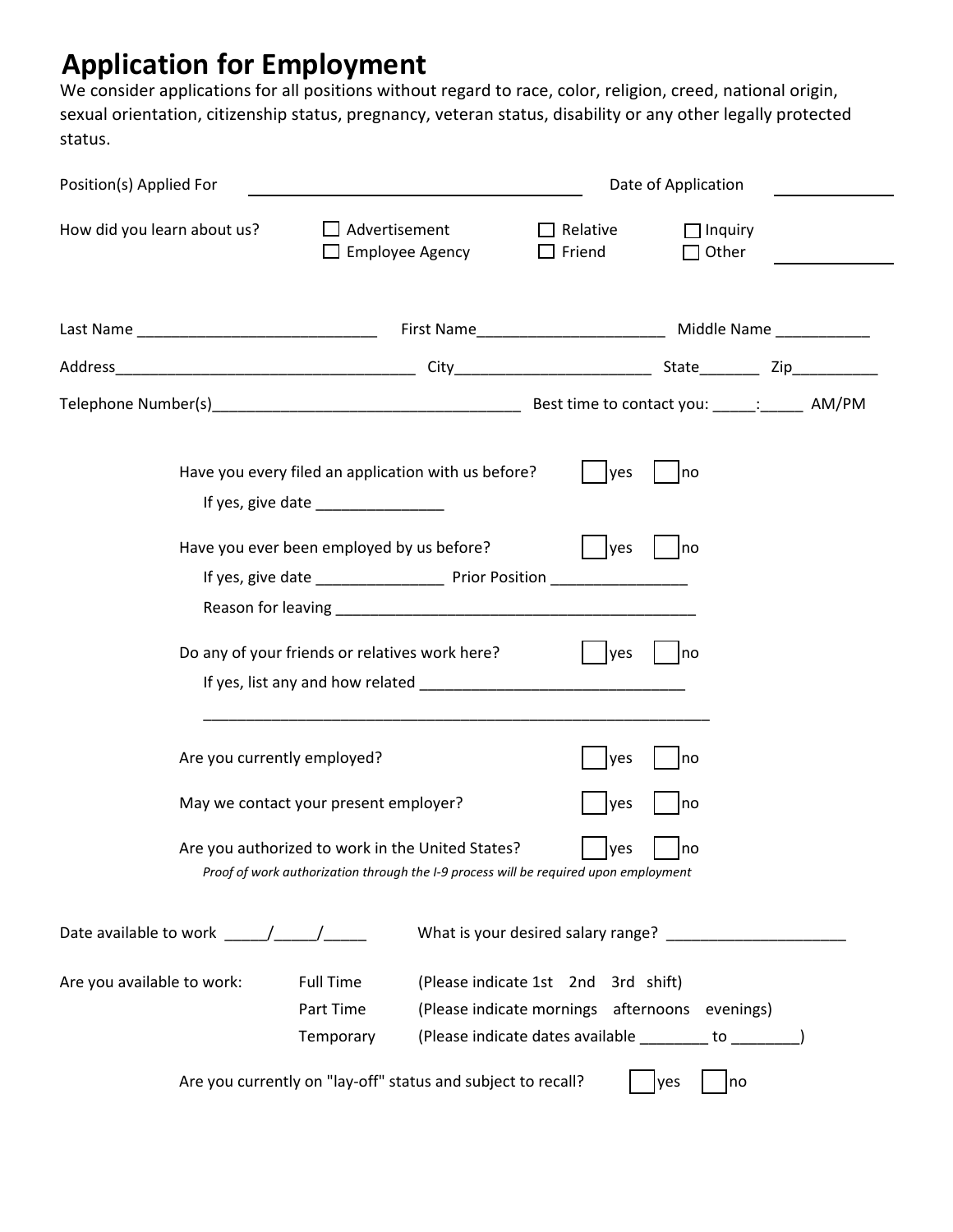| Can you travel if a job requires it?                                                                                                                                                                     | no<br>yes         |
|----------------------------------------------------------------------------------------------------------------------------------------------------------------------------------------------------------|-------------------|
| Do you have a valid driver's license?                                                                                                                                                                    | ves<br>no         |
| Driver's License Number                                                                                                                                                                                  | State of Issuance |
| Driver's License Expiration Date                                                                                                                                                                         |                   |
| Type of Driver's License:                                                                                                                                                                                |                   |
| Operator Class C ______ Commercial (CDL) _____ Chauffeur                                                                                                                                                 |                   |
| Have you ever been convicted of a crime?                                                                                                                                                                 | no<br>yes         |
| If yes, please explain the number of conviction(s), nature of offense(s) leading to conviction(s), how recently such offense(s) were<br>admitted, and sentence(s) imposed and type(s) of rehabilitation. |                   |
|                                                                                                                                                                                                          |                   |
|                                                                                                                                                                                                          |                   |

A criminal record does not constitute an automatic bar to employment and will be considered only as it relates to the job in question and the nature and age of the criminal offense and its disposition

# **Education**

|                            | Name & Address of School | Course of Study | Number of<br>Years | Diploma / Degree |
|----------------------------|--------------------------|-----------------|--------------------|------------------|
| <b>Elementary School</b>   |                          |                 |                    |                  |
| High School                |                          |                 |                    |                  |
| Undergraduate College      |                          |                 |                    |                  |
| Graduate /<br>Professional |                          |                 |                    |                  |
| Other (Specify)            |                          |                 |                    |                  |

Describe any specialized training, apprenticeship, skills, and extra-curricular activities:

Describe any job related training received in the United States Military: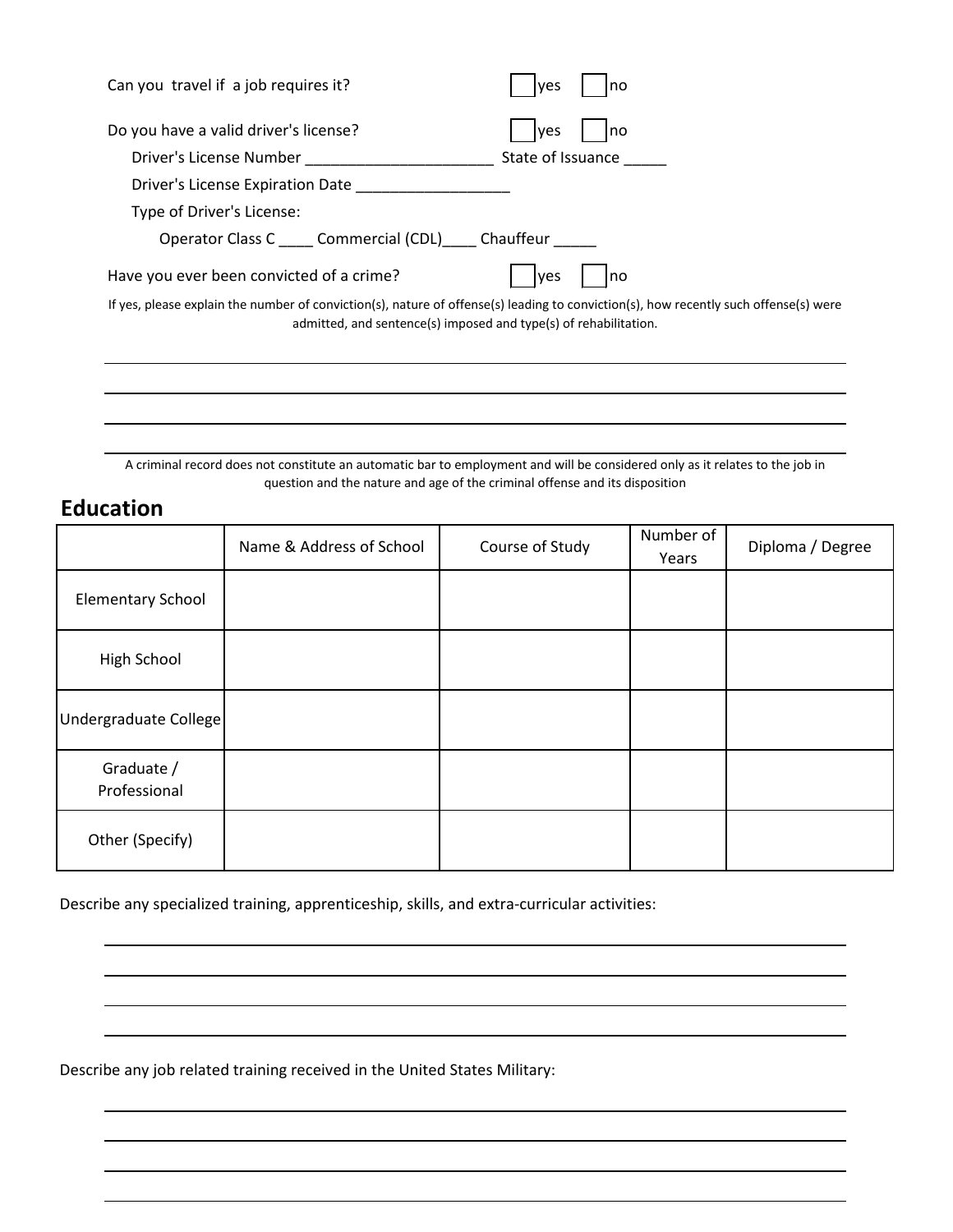### **Employment Experience**

Start with your present or last job. Include any job-related military service assignments and volunteer activities. You may exclude organization which indicate race, color, religion, gender, national origin, disabilities or other protected status.

|                                                          |                                   | Start Date __________________________________ End Date _________________________ |
|----------------------------------------------------------|-----------------------------------|----------------------------------------------------------------------------------|
|                                                          |                                   |                                                                                  |
|                                                          |                                   |                                                                                  |
|                                                          |                                   |                                                                                  |
|                                                          |                                   |                                                                                  |
| May we contact your previous supervisor for a reference? | $\vert$ yes<br>$\vert$ $\vert$ no |                                                                                  |
|                                                          |                                   |                                                                                  |
|                                                          |                                   | Start Date _________________________ End Date __________________________________ |
|                                                          |                                   |                                                                                  |
|                                                          |                                   |                                                                                  |
|                                                          |                                   |                                                                                  |
|                                                          |                                   |                                                                                  |
| May we contact your previous supervisor for a reference? | $\vert$ yes $\vert$ no            |                                                                                  |
|                                                          |                                   |                                                                                  |
|                                                          |                                   |                                                                                  |
|                                                          |                                   |                                                                                  |
|                                                          |                                   |                                                                                  |
|                                                          |                                   |                                                                                  |
|                                                          |                                   |                                                                                  |
| May we contact your previous supervisor for a reference? | yes<br>Ino                        |                                                                                  |

If you need additional space, please continue on a separate sheet of paper

### **List professional, trade, business or civic activities and offices held**

You may exclude organizations which indicate race, color, religion, gender, national origin, disabilities or other protected status.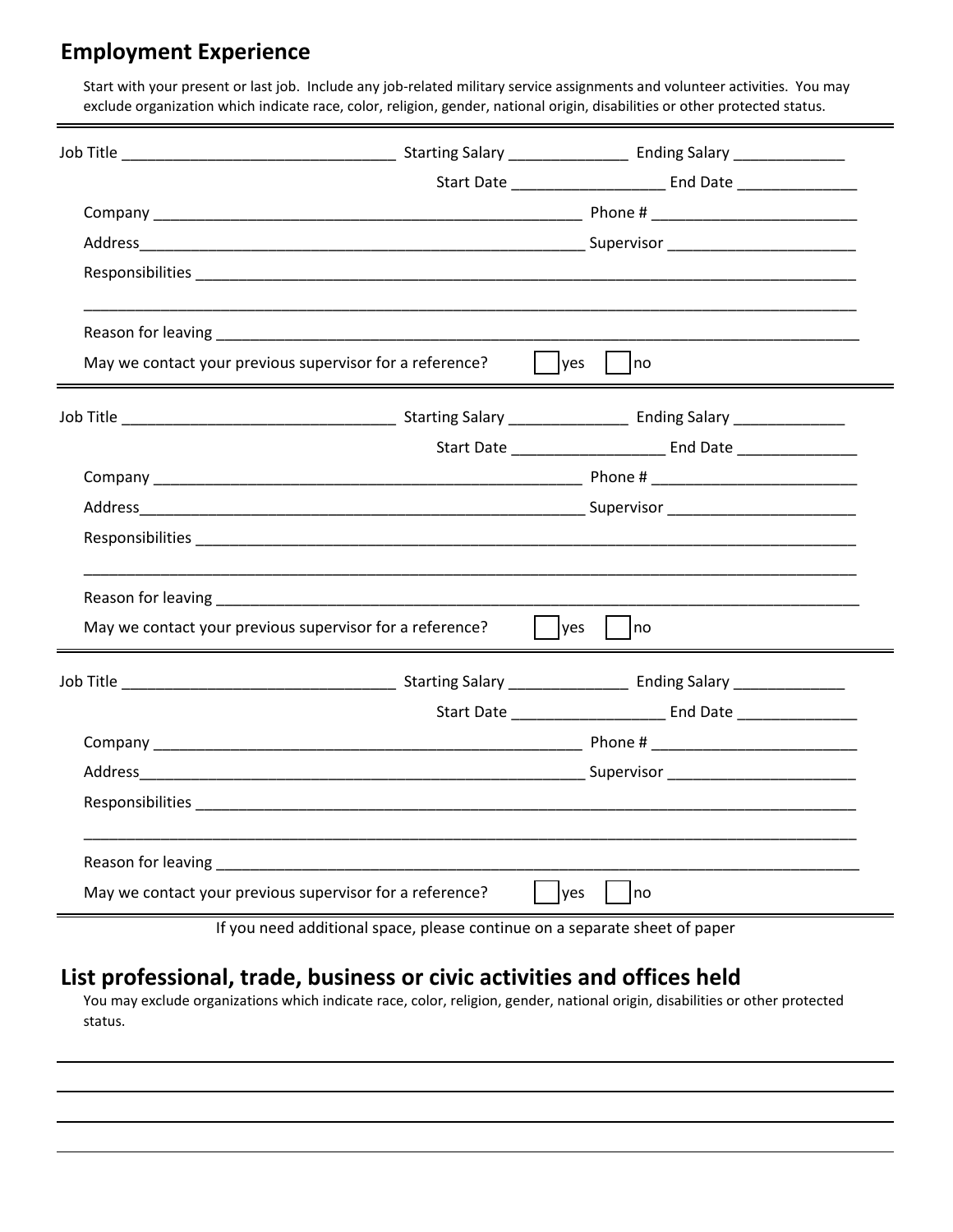# **Additional Information**

# **Other Qualifications**

Summarize special job-related skills and qualifications acquired from employment or other experience

|                                     | <b>Specialized Skills</b> (Check Skills / Equipment Operated)                                                                                                                                                                                     | Machinery (list) | Other (list) |
|-------------------------------------|---------------------------------------------------------------------------------------------------------------------------------------------------------------------------------------------------------------------------------------------------|------------------|--------------|
| Terminal                            | Spreadsheet                                                                                                                                                                                                                                       |                  |              |
| PC/MAC                              | <b>Word Processing</b>                                                                                                                                                                                                                            |                  |              |
| Typewriter                          | Shorthand                                                                                                                                                                                                                                         |                  |              |
|                                     | WPM______                                                                                                                                                                                                                                         |                  |              |
|                                     |                                                                                                                                                                                                                                                   |                  |              |
|                                     | Note to Applicants: DO NOT ANSWER THIS QUESTION UNLESS YOU HAVE BEEN INFORMED ABOUT THE<br>REQUIREMENTS OF THE JOB FOR WHICH YOU ARE APPLYING.<br>Can your perform the essential functions of the job, for which you are applying, either with or |                  |              |
| without a reasonable accommodation? | yes                                                                                                                                                                                                                                               | no               |              |
| <b>References</b>                   |                                                                                                                                                                                                                                                   |                  |              |
|                                     |                                                                                                                                                                                                                                                   |                  |              |
|                                     |                                                                                                                                                                                                                                                   |                  |              |
|                                     |                                                                                                                                                                                                                                                   |                  |              |
|                                     |                                                                                                                                                                                                                                                   |                  |              |
|                                     |                                                                                                                                                                                                                                                   |                  |              |
|                                     |                                                                                                                                                                                                                                                   |                  |              |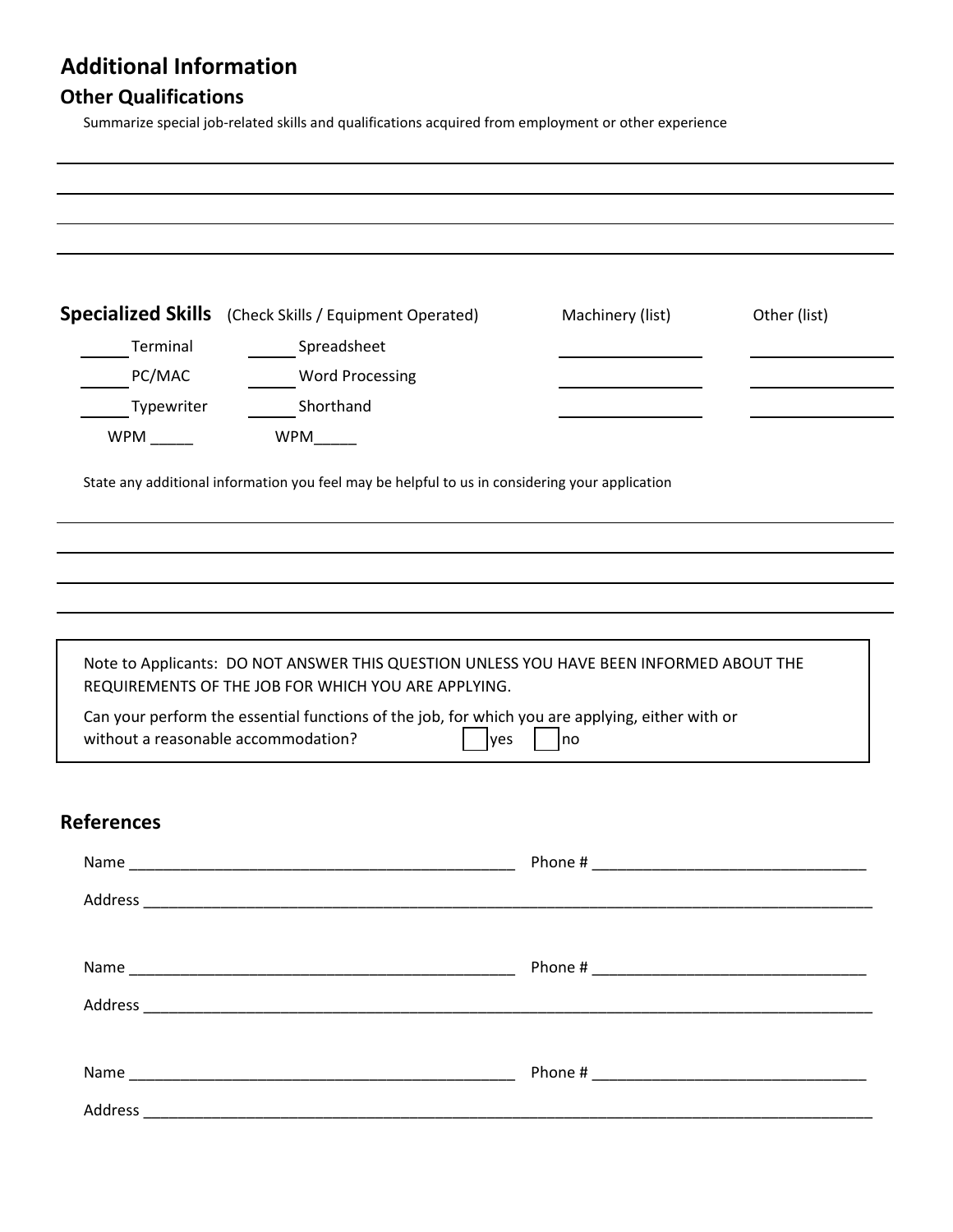### **APPLICANT'S STATEMENT**

I certify that answers given herein are true and complete.

I authorize investigation of all statements contained in this application for employment as may be necessary in arriving at an employment decision.

This application for employment shall be considered active for a period of time not to exceed 45 days. Any applicant wishing to be considered for employment beyond this time period should inquire as to whether or not applications are being accepted at that time.

I hereby understand and acknowledge that, unless otherwise defined by applicable law, any employment relationship with this organization is of an "at will" nature, which means that the employee may resign at any time and the employer may discharge employee at any time with or without cause. it is further understood that this "at will" employment relationship may not be changed by any written document or by conduct unless such change is specifically acknowledged in writing by an authorized executive of this organization.

In the event of employment, I understand that false or misleading information given in my application or interview(s) may result in discharge. I understand, also, that I am required to abide by all rules and regulations of the employer.

Signature of Applicant Date Controller and Date Date Date

I understand that prior to my employment I may be required to provide a sample for drug and alcohol testing and my employment is contingent on the results of that testing

Signature of Applicant Date Controller and Date Date Date

ACCOMMODATIONS: The Americans with Disabilities Act of 1990 ensures you the right to employment, with Cloud County, Kansas. Arrangements will be made if you have a disability that requires an accommodations for completing an application form, interviewing or any other part of the employment process. It is your responsibility to make your needs known to the County Clerk at 785-243-8110 or the agency to which you are applying.